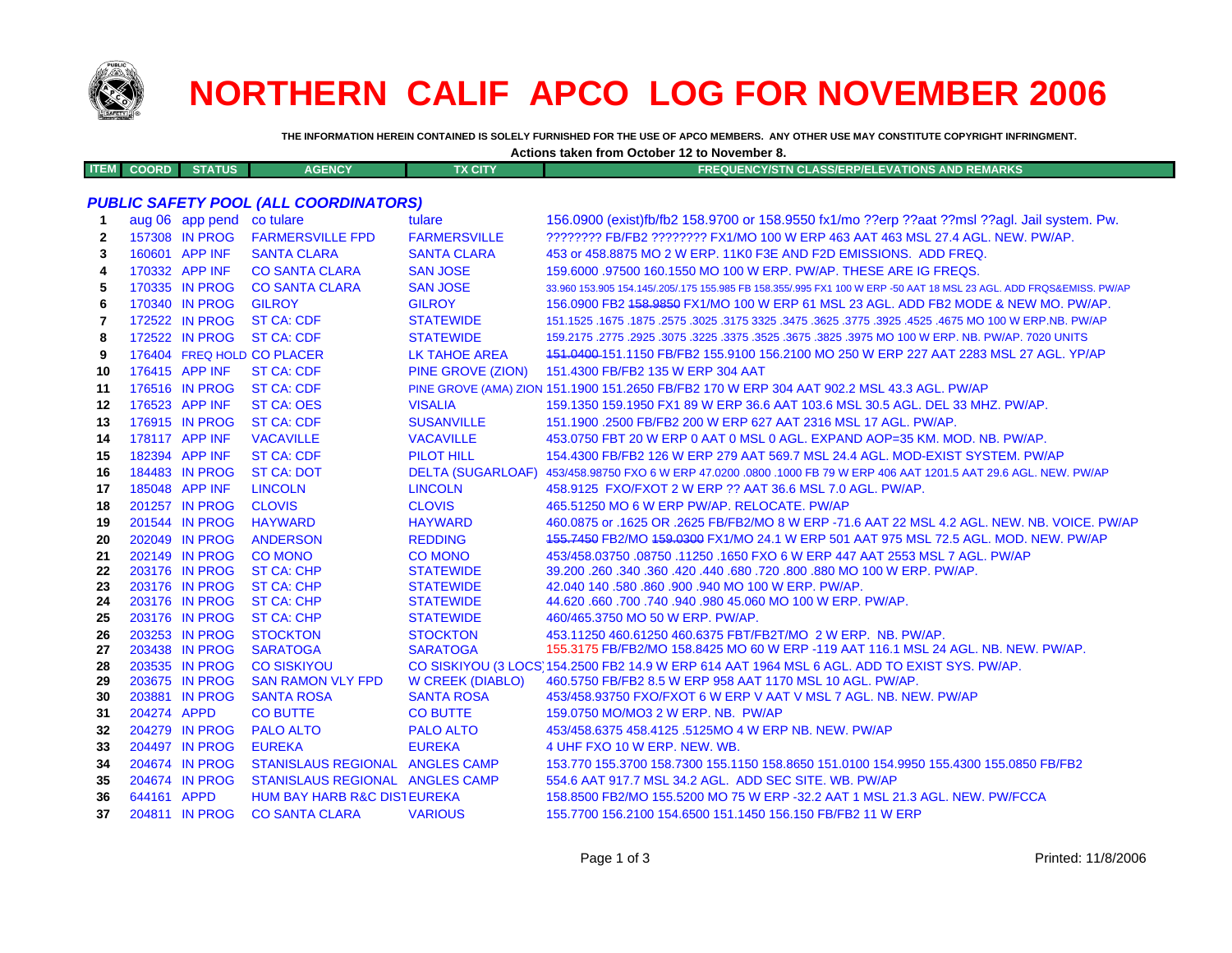## **THE INFORMATION HEREIN CONTAINED IS SOLELY FURNISHED FOR THE USE OF APCO MEMBERS. ANY OTHER USE MAY CONSTITUTE COPYRIGHT INFRINGMENT.**

**Actions taken from October 12 to November 8.**

| <b>ITEM</b>      | <b>COORD</b> | <b>STATUS</b>  | <b>AGENCY</b>            | <b>TX CITY</b>         | <b>FREQUENCY/STN CLASS/ERP/ELEVATIONS AND REMARKS</b>                                                             |
|------------------|--------------|----------------|--------------------------|------------------------|-------------------------------------------------------------------------------------------------------------------|
| -38              | 204822 APPD  |                | <b>EB REGIONAL PARKS</b> | <b>CONTRA COSTA CO</b> | 46.3400 FB/MO 443 AAT 616 MSL 27 AGL. ADDS TO ALL EXIST SITES. PW/AP                                              |
| 39               | 204853 APPD  |                | ST CA: CHP               | <b>TRUCKEE</b>         | 39.4600 FB/FB2 45.8600 FX1 154.9200 FB 155.4750 FB/FB2 79 W ERP -143 AAT 1807 MSL 27 AGL, MOD,                    |
| 40               | 204893 APPD  |                | <b>ST CA: DOJ</b>        | <b>CHICO</b>           | 154,6800 FB 155,4600 FX1 71 W ERP -44.2 AAT 66.4 MSL 10.7 AGL, ADD TO SYS, PW/AP                                  |
| 41               | 122330 APPD  |                | <b>FISHER WIRELESS</b>   | <b>TRACY</b>           | 189 UHF FREQS 250 W ERP 617 AAT 250 W ERP 1022.6 MSL 30.4 AGL. ADD FREQ&NB, YK/EWA,                               |
| 42               | 204943 APPD  |                | <b>ST CA: CHP</b>        | <b>WILLIAMS</b>        | 42,5000 FB 63 W ERP 6.7 AAT 12.5 MSL 29 AGL. ADDS FREQ TO EXIST STATION, PW/AP.                                   |
| 43               | 204075 APPD  |                | <b>SAN JOSE</b>          | <b>SAN JOSE</b>        | 460,2000 FB/FB2 150 W ERP -13.7 AAT 20 MSL 67 AGL. ADD SITE TO EXIST SYS. PW/AP.                                  |
| 44               | 205013 APPD  |                | ST CA: CHP               | <b>REDDING</b>         | 39.4600 45.8600 155.4750 FB 79 W ERP -70.4 AAT 193.3 MSL 24.4 AGL. ADDS TO EXIST SYS. PW/AP                       |
| 45               |              | 205015 IN PROG | SO LK TAHOE              | SO LK TAHOE            | 158,7600 FB/MO 90 W ERP -213.9 AAT 1905 MSL 9.7 AGL, ADD TO EXIST SYS, PW/AP.                                     |
| 46               | 034119 APPD  |                | <b>OAKDALE</b>           | <b>OAKDALE</b>         | 156.11250 FXO 5 W ERP 9.2 AAT 49 MSL 19.8 AGL. ADD FREQ. PW/IMSA.                                                 |
| 47               |              | 205048 IN PROG | ST CA: CHP               | <b>SUSANVILLE</b>      | 39.4600 45.8600 155.4750 FB 460.0250 FB/FB2/FX1 79 W ERP -184 AAT 1261 MSL 29.3 AGL. ADDS TO EXIST SYS. PW/AP     |
| 48               | 205080 APPD  |                | ST CA: CHP               | <b>CHICO</b>           | 39.4600 45.8600 155.4750 FB 460.0250 FB/FB2/FX1 79 W ERP -90 AAT 66 MSL 23 AGL. ADD FREQS, PW/AP                  |
| 49               | 500904 APPD  |                | YUBA CITY                | <b>YUBA CITY</b>       | 453/458.91250 MO 2 W ERP. NB. NEW. PW/AASHTO.                                                                     |
| 50               |              | <b>APPD</b>    | <b>FISHER WIRELESS</b>   | <b>CHICO</b>           | 278 UHF IB FREQS. LOW LEVEL. NO IMPACT. YB/EWA.                                                                   |
| 51               | 34091        | APPD           | MANTECA                  | <b>MANTECA</b>         | 453.2000 .48750 .8000 460 .1000 FB2/FX1/MO 100 W ERP 38.5 AAT 10 MSL 43.2 AGL. NEW. PW/IMSA.                      |
| 52               | 154013 APPD  |                | <b>FISHER WIRELESS</b>   | LOS GATOS              | 453.01250 FB6C 125 W ERP 820 AAT 1146 MSL 64.6 AGL, NB, MODS, YG/EWA,                                             |
| 53               | 205116 APPD  |                | ST CA: CHP               | <b>BRYTE</b>           | 39.9200 FB/MO 87 W ERP 10.7 AAT 4.6 MSL 13.7 AGL. PW/AP.                                                          |
| 54               |              | 205125 IN PROG | SHASTA CO MARSHAL        | <b>REDDING</b>         | 154,8000 FB2 159,1050 MO 100 W ERP -87,2 AAT 174 MSL 36,6 AGL, RADIAX+EXT ANT, NEW, PW/AP                         |
| 55               | 205139 APPD  |                | ST CA: CHP               | <b>STOCKTON</b>        | 39.4600 45.8600 155.4750 FB 110 W ERP 28 AAT 9 MSL 28.7 AAT, MOD, PW/AP,                                          |
| 56               | 205140 APPD  |                | ST CA: CHP               | <b>ATWATER</b>         | 39.4600 45.8600 155.4750 FB 110 W ERP 28 AAT 44 MSL 28.7 AAT, MOD, PW/AP,                                         |
| 57               |              | 205175 IN PROG | <b>CO TRINITY</b>        | <b>WEAVERVILLE</b>     | 154,8600 FB2 180 W ERP -268.6 AAT 577.1 MSL 4.6 AGL. RELOCATE STN, ADD NB, MOD, PW/AP,                            |
| 58               |              | 205233 IN PROG | MODESTO                  | <b>MODESTO</b>         | 458,5750,7250 MO 45 W ERP. ADDS MO FREQS TO EXIST FB SYS. DATA. PW/AP                                             |
| 470-512 MHz POOL |              |                |                          |                        |                                                                                                                   |
| 59               |              | 202214 IN PROG | <b>CO MARIN</b>          | <b>BODEGA</b>          | 483,9500 .3750 484,8750 490,8000 488,9750 489,3250 .7000 490,1000 .7250                                           |
|                  |              |                | <b>CONTINUES</b>         |                        | FB/FB2 200 W ERP 39 AAT 218 MSL 30 AGL. ADD TO EXIST, YP/AP.                                                      |
| 60               |              | 202278 IN PROG | <b>CO MARIN</b>          |                        | CO MARIN & SONOMA 483,6525 .1750 485,6250 484,2000 489,8500 FB2/MO 200 W ERP 566 AAT 745 MSL 60.7 AGL. NEW, PW/AP |
| 61               |              | 201279 IN PROG | <b>CO CONTRA COSTA</b>   | <b>ORINDA</b>          | 482.7250 489.2500 490.0500 FB8/MO 33 W ERP 487 AAT 583 MSL 43 AGL. PW/AP                                          |
| 62               |              | 201289 IN PROG | <b>CO CONTRA COSTA</b>   | <b>MARTINEZ</b>        | 482.5750 483.0000 483.4000 483.7750 FB8/MO8 137 W ERP 239 AAT 273 MSL 36.6 AGL. PW/AP. NEW.                       |

## *800 MHz PUBLIC SAFETY (GP, YP, GF, YF) & Comml Users*

|  |                          | 63 156156 APP INF CHABOT-LOS POSADAS HAYWARD |                          | 222.2222 FB2/MO 65 W ERP 22 AAT 12.1 MSL 10.5 AGL. NEW GP/AP.                                       |
|--|--------------------------|----------------------------------------------|--------------------------|-----------------------------------------------------------------------------------------------------|
|  |                          | 64 176408 FREQ HLD ST CA: P&R                | <b>PINE GROVE (ZION)</b> | 856.7375 858.7625 FB/FB2/FX1/MO 184 W ERP 282.9 AAT 902 MSL 43.3 AGL. ADD 2N CHNL MINOR MODS. GP/AP |
|  | 65 180044 APP INF CONAPA |                                              | BERRYESSA PK             | 856.96250 FB 280 W ERP 647.2 AAT 932 MSL 6.1 AGL, ADD TO EXIST, GP/AP, MOB DATA,                    |
|  |                          | 66 181958 APP INF OAKLAND                    | OAKLAND                  | 858.93750 FB2/FX1/MO 105 W ERP -3 AAT 91.4 MSL 18.9 AGL, ADD NEW FREQ, PW/AP                        |
|  |                          | 67 183985 PEND ST CA: DOT                    |                          | LEE VINING (CONWAY 859.73750 FB/FB2 860.98750 FB 496 W ERP 98 AAT 2560 MSL 30.5 AGL. MOD. GP/AP.    |
|  |                          | 68 202627 IN PROG STOCKTON                   | STOCKTON                 | 856.23750 859.48750 FB/FB2/MO 75 W ERP 40.3 AAT 5.8 MSL 122 AGL. EXIST, ADD SITE, GP/AP             |

## **ALL ELEVATIONS SHOWN ARE IN METERS. SHOWING YOUR AOP >40 KM IN HIGH-BAND OR >32 KM UHF REQUIRES ADDITIONAL JUSTIFICATION. \*\*\* All "pend app" pre-coordinations will expire 90 days after appearing in the LOG \*\*\***

**Use of lower case indicates an informal action. Contact one of the advisors immediately if such action would impact your system. Blue - Carried over from prior month. Black - Added up to meeting date.**

 $\sim$